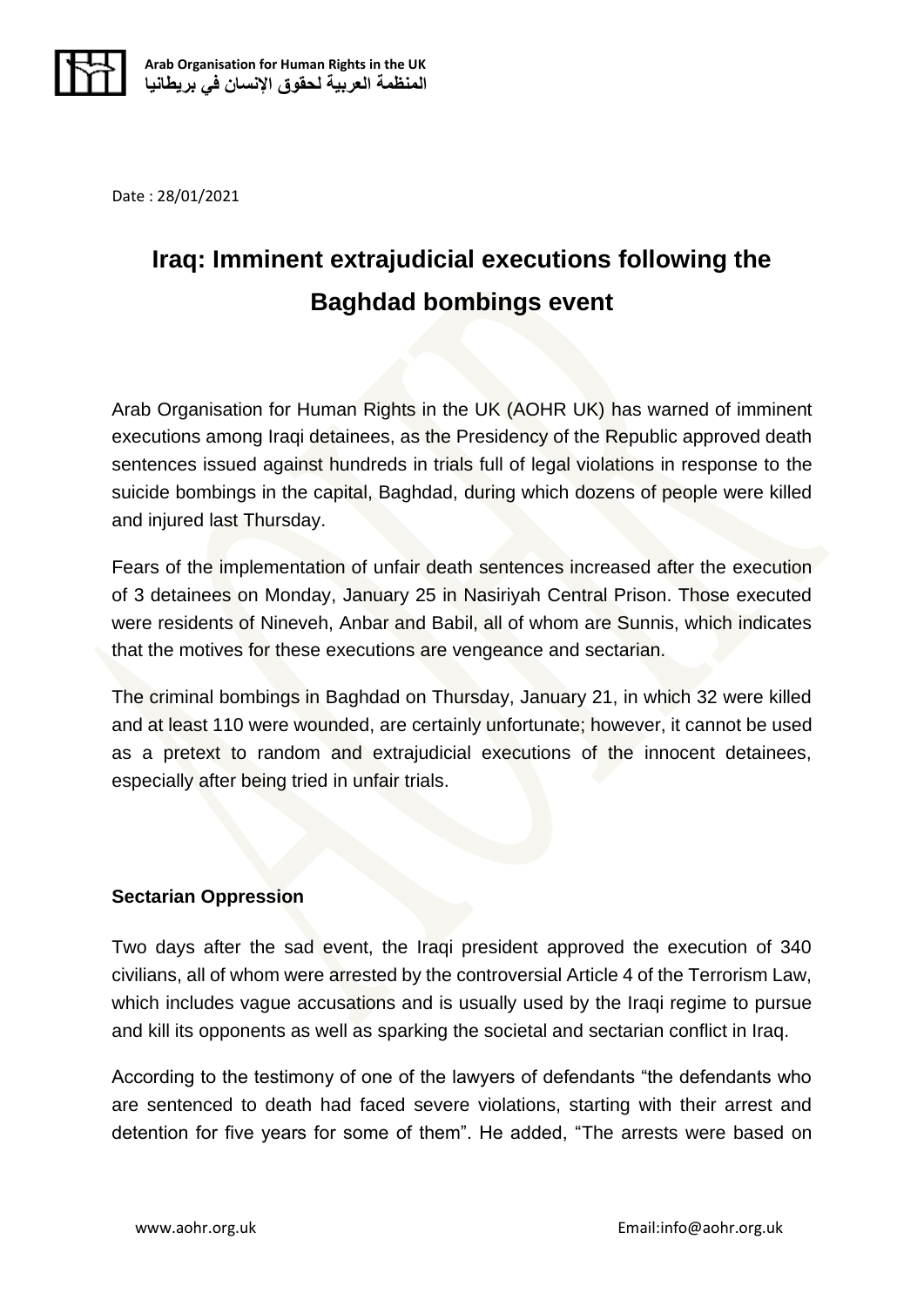

secret informants' malicious reports, and despite the fact that most detainees are from different areas and governorates and are have no connections to each other, they were involved in the cases for being partners in crimes of violence or being members of terrorist organisations, without any evidence".

"All of them were subjected to enforced disappearance for long periods, during which they were severely tortured at the hands of the security services in secret prisons, where many of them remain inside until now, while being deprived of communication with his family. In some cases, photos of some detainees are leaked to blackmail his family to pay sums of money to security officers in order to release them", he added.

The lawyer went on saying, "In addition to human rights and humanitarian violations, these detainees were subjected to legal violations that made their trials unfair and the sentences issued against them void. They were not able to communicate with lawyers in breach of the law. They were also pressured and threatened to extract confessions on charges they did not commit. Moreover, some of the judges who ruled in their cases are affiliated to the Shiite militias, which in turn continued to pressure the President of the Republic to sign the death sentences so that they would not be liquidated by the militias itself.

According to the lawyer, all of these detainees are Sunnis, from the governorates of Anbar, Salah El-Din, Diyala, Nineveh, Al-Tamim, and areas in Baghdad belts, which has a Sunni majority. It is well known that the all the Iraqi authorities use suppression and discrimination policies against residents of these areas who had been suffering oppression since the US invasion of Iraq and at the hands of the different Shiite governments in the country.

## **Death sentences in Iraq**

Over the past four years, Iraq was classified as one of countries with the highest executions in the world, as it carried out 30 executions last year, ranking the fourth after Saudi Arabia, Iran and China, and in 2019, 100 people were executed, and in 2018,13 people were executed, whose hanging photos were published by direct orders of the then prime minister - Haider Al-Abadi .